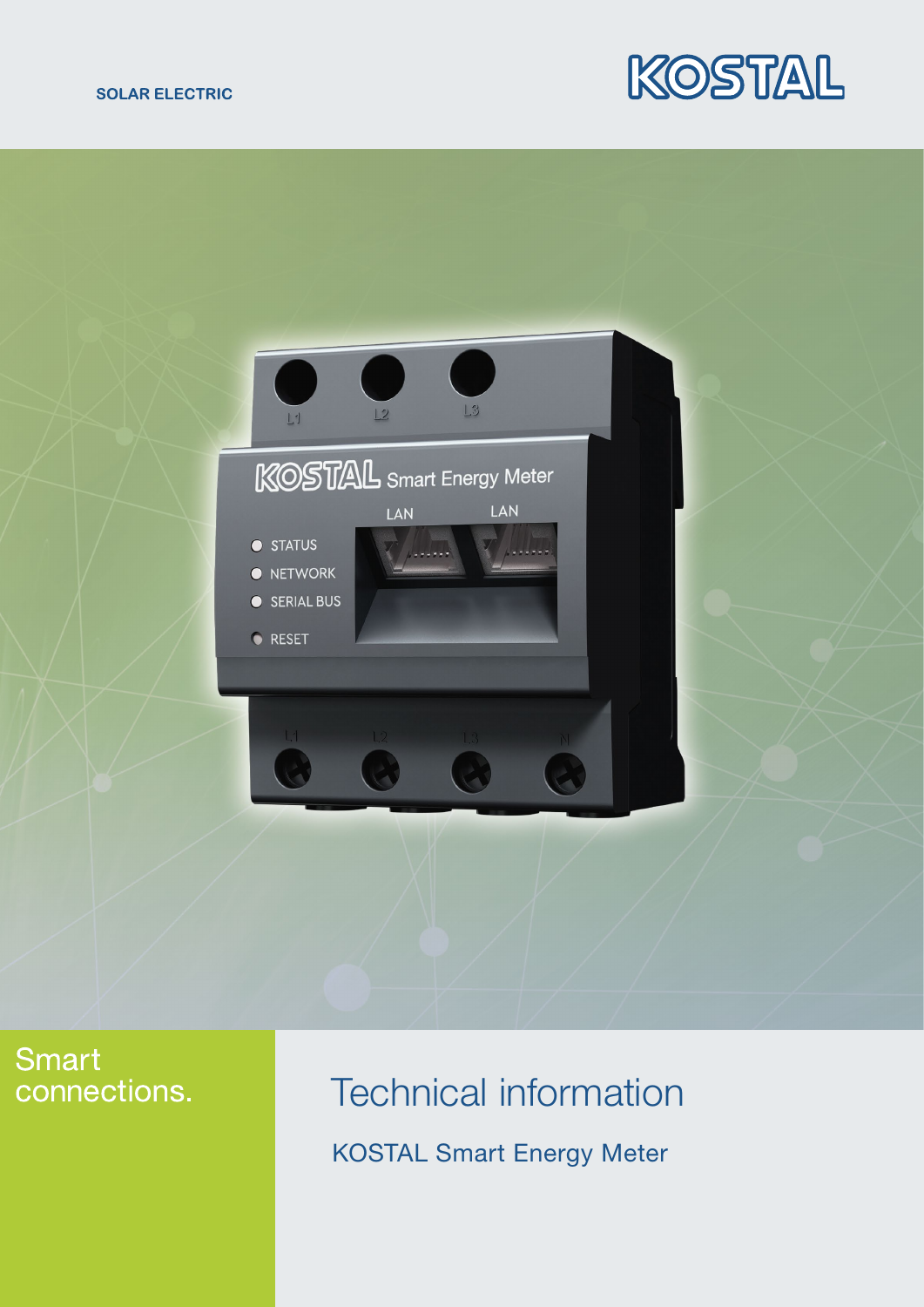#### KOSTAL Smart Energy Meter: suited to numerous purposes.



Functions can be extended via software updates

#### KOSTAL Smart Energy Meter: in combination with KOSTAL solar inverters

PIKO IQ / PLENTICORE

- 24-hour home consumption measurement
- **n** Dynamic active power control
- **n** Pre-configured Modbus RTU interfaces (RS485)
- $\blacksquare$  Multiple-inverter connection with KOSTAL solar inverter1
- Provision of measurement data when using battery functionality in combination with PLENTICORE
- Battery on the PLENTICORE is recharged from additional local generators



- 24-hour home consumption measurement
- **n** Dynamic active power control
- **n** Pre-configured Modbus RTU interfaces (RS485)
- Battery management with optional battery functionality for the PIKO  $MP$  plus<sup>2</sup>



- 24-hour home consumption measurement
- Dynamic active power control
- **n** Multiple-inverter connection with KOSTAL solar inverter

<sup>1)</sup> PLENTICORE plus without battery

2) Battery activation code for the KOSTAL Smart Energy Meter can be purchased at shop.kostal-solar-electric.com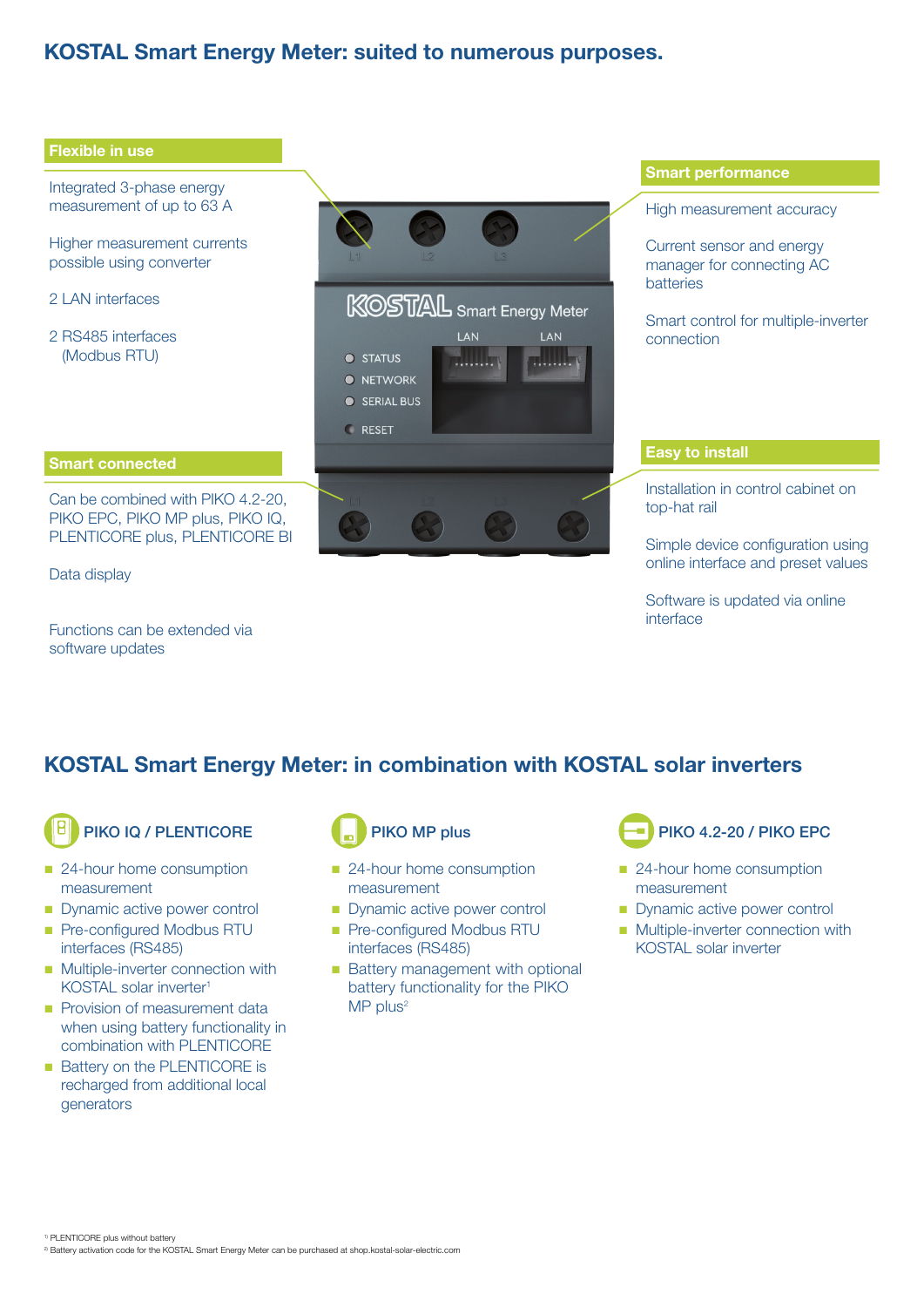### Technical data KOSTAL Smart Energy Meter

|                                   |                                                                                     |                   | KOSTAL Smart Energy Meter <sup>1</sup>                                     |
|-----------------------------------|-------------------------------------------------------------------------------------|-------------------|----------------------------------------------------------------------------|
| System data                       | Process data                                                                        |                   | ARM9 processor with 450 MHz,<br>DDR2 RAM with 128 Mbyte eMMC Flash 4 GByte |
|                                   | Operating system                                                                    |                   | Embedded Linux with integrated TCP/IP stack                                |
|                                   | LAN interfaces for Modbus TCP                                                       |                   | 2 x (10/100 Mbit)                                                          |
|                                   | RS485 interfaces for Modbus RTU                                                     |                   | 2 x (half-duplex, max. 115 200 baud)                                       |
|                                   | Rated voltage                                                                       | $\vee$            | max. 230/400 V~                                                            |
|                                   | Operating voltage                                                                   | V                 | 110/230 V~ ± 10%                                                           |
|                                   | Frequency range                                                                     | Hz                | $50/60 \pm 5 \%$                                                           |
|                                   | Self-consumption - voltage path per phase                                           | <b>VA</b>         | < 0.01                                                                     |
|                                   | Self-consumption - current path per phase                                           | <b>VA</b>         | < 2                                                                        |
|                                   | Self-consumption - entire device                                                    | W                 | < 5                                                                        |
|                                   | Current (rated current/limiting current)                                            | A                 | $5/63^{3}$                                                                 |
|                                   | Starting current                                                                    | mA                | < 25                                                                       |
|                                   | Product standards                                                                   |                   | EN 61010, EN 50428, EN 60950                                               |
| Measurement accuracy <sup>2</sup> | Voltage                                                                             | %                 | ± 0.5                                                                      |
|                                   | Current                                                                             | %                 | ± 0.5                                                                      |
|                                   | Active power                                                                        | %                 | ± 1.0                                                                      |
|                                   | Apparent power                                                                      | %                 | ± 1.0                                                                      |
|                                   | Reactive power                                                                      | %                 | ± 1.0                                                                      |
|                                   | Power factor                                                                        | %                 | ± 1.0                                                                      |
|                                   | Active energy / reactive energy<br>according to IEC 62053-22 / -23 (typical)        |                   | Class 1                                                                    |
| Mechanical data                   | Housing material                                                                    |                   | Fibreglass-reinforced polyamide                                            |
|                                   | Incandescent wire test according to IEC 695-2-1                                     |                   | Yes                                                                        |
|                                   | Protective class                                                                    |                   | $\label{eq:1} \prod_{i=1}^n \left\{ \prod_{i=1}^n \frac{1}{n_i} \right\}$  |
|                                   | Protection class                                                                    |                   | IP <sub>2X</sub>                                                           |
|                                   | Weight                                                                              | kg                | 0.3                                                                        |
|                                   | Dimensions (H/W/D)                                                                  | mm                | 88 x 70 x 65                                                               |
|                                   | Connection cross-section (mechanical, e.g. for connecting<br>external transformers) | mm <sup>2</sup>   | 10-25 (1.5-25)                                                             |
|                                   | Torque for screw terminals                                                          | Nm                | $\overline{2}$                                                             |
| Conditions                        | Ambient temperature                                                                 | $^{\circ}C$       | $-2545$                                                                    |
|                                   | Storage temperature                                                                 | $^{\circ}{\rm C}$ | $-2570$                                                                    |
|                                   | Relative humidity (non-condensing)                                                  | $\%$              | Up to 75% as an annual average<br>Up to 95% on up to 30 days/year          |
|                                   | Max. height above sea level for operation                                           | m                 | 2000                                                                       |

Subject to technical changes. Errors excepted. You can find current information at www.kostal-solar-electric.com. Manufacturer: KOSTAL Industrie Elektrik GmbH, Hagen, Germany

1) 2-year warranty

 If using external converters, the particular measurement accuracy must be taken into account. If using current sensors via the sensor bar, subject to the power factor the accuracy of the active power is class 2. <sup>3)</sup> Limiting current  $I_N$  / phase 63 A. Higher currents possible via converter.

<sup>&</sup>lt;sup>2)</sup> Accuracy class according to IEC 61557-12 With reference to measuring value, Energy Manager.